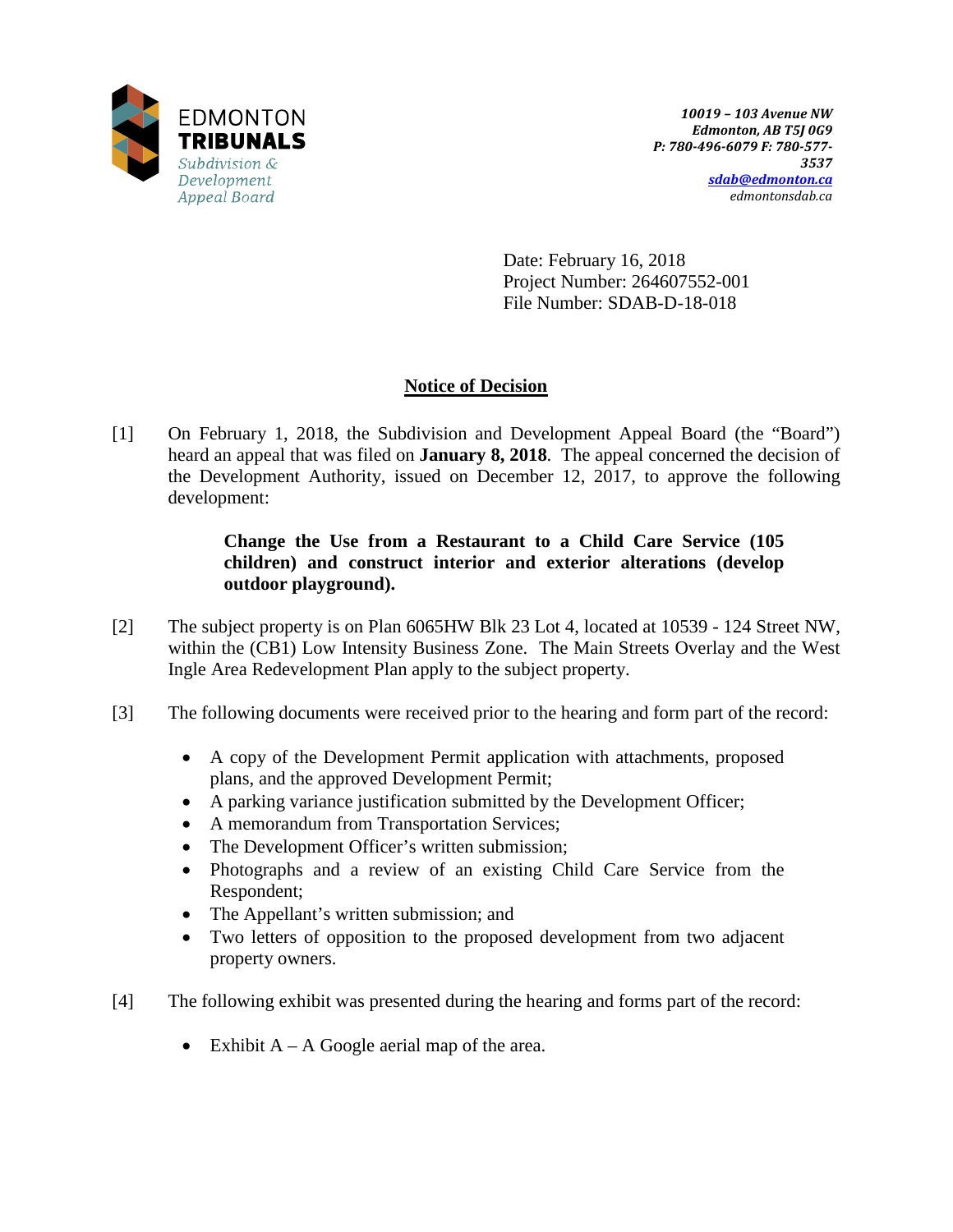### **Preliminary Matters**

- [5] At the outset of the appeal hearing, the Presiding Officer confirmed with the parties in attendance that there was no opposition to the composition of the panel.
- [6] The Presiding Officer outlined how the hearing would be conducted, including the order of appearance of parties, and no opposition was noted.
- [7] The appeal was filed on time, in accordance with section 686 of the *Municipal Government Act*, RSA 2000, c M-26.
- [8] The Presiding Officer explained that at the time of the Development Permit review, the Development Authority used the parking requirement for Child Care Services pursuant to section 54.2, schedule 1(A)(32) of the *Edmonton Zoning Bylaw* (the *Bylaw*). However, after making the decision it was determined that the Main Streets Overlay (section 819 of the *Bylaw*) applies to the subject site and that the parking requirement should have been calculated according to section 54.2, schedule 1(C).

Section 819.3(11) states "The minimum number of off-street parking spaces required shall be in accordance with Section 54, Schedule 1C."

Section 54.2, Schedule 1(C)(7) states "All other non-residential Uses requires a Minimum or Maximum of 1 parking space per 100 square metres of Floor Area."

Based on these regulations, the proposed development complies with the parking requirements and a variance is not required.

### **Summary of Hearing**

- *i) Position of the Appellant, Mr. T. Hartwig, agent for the Appellant, Mr. R. Assaly:*
- [9] Mr. Assaly owns the property immediately to the north of the subject site and has invested millions of dollars on his development to support the pedestrian-friendly vision for 124 Street. His development complies with the entire *Bylaw* and houses interesting boutiques to support progressive shopping experiences.
- [10] The proposed Child Care Service is completely opposite to the vision for 124 Street. The City's plan for 124 Street aims to be a pedestrian-friendly, main street shopping area that houses the city's finest restaurants, galleries and boutiques. In his opinion, the Development Officer erred in his decision.
- [11] 124 Street is a busy roadway and safety will be a concern for children. In his opinion, a Child Care Service would be more appropriately located on 123 Street or 125 Street.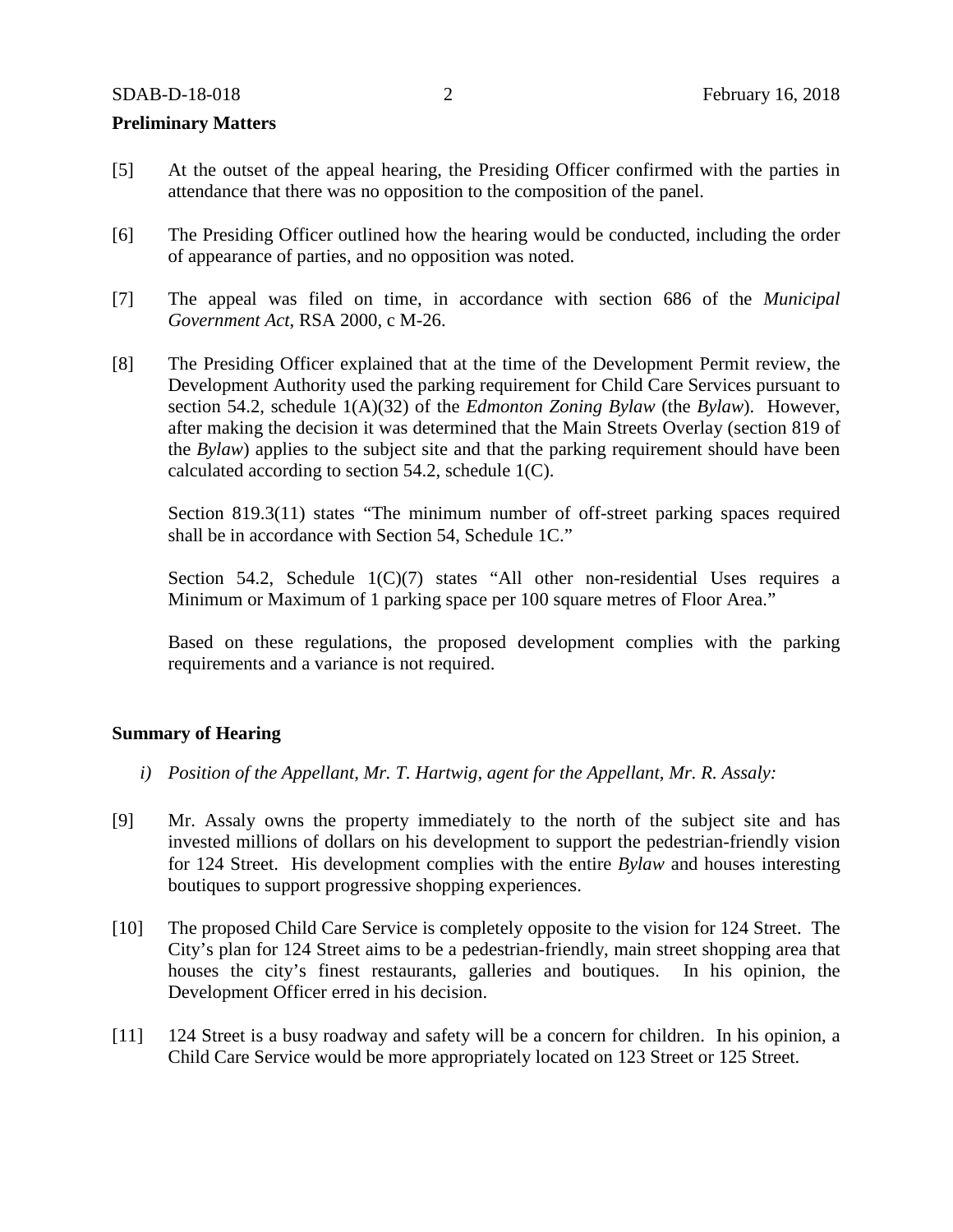- [12] Parking is very limited along 124 Street and is a huge problem for the retail business here. The proposed drop off/pick up spaces located at the front of the building will also cause traffic congestion.
- [13] This building is setback from 124 Street and a 6 foot high fence will be constructed along the front lot line to enclose the outdoor play area. In his opinion, this screening will not create an aesthetic that conforms to the City's vision to create an elegant, vibrant shopping area along 124 Street. It will not contribute to the retail appeal of the area. He suggested that any new development should support the 124 Street vision.
- [14] Mr. Hartwig provided the following information in response to questions from the Board:
	- a) The future plan for 124 Street has not been adopted as a Statutory Plan but has been discussed by many business owners as a means to strengthen the vibrancy of this area.
	- b) Portions of 124 Street have evolved to align with the vision but this area is still in transition. There are still several low rise apartment buildings located west of the subject site along 124 Street that will be redeveloped in time.
	- c) Even though the proposed development complies with the parking requirements pursuant to the Main Streets Overlay, the proposed parking spaces are not practical at this location.
	- d) There is no staff parking and it will be difficult for staff to find parking in the area. Even though drop off/pickup spaces will only require short term parking, this will occur during morning and afternoon rush hours and will create traffic congestion and safety concerns.
	- e) The 124 Street Business Association verbally supported the appeal but declined to provide an opinion in writing. The Association typically supports any business that will bring more people into the area.
	- f) In his opinion, the proposed Child Care Service will not support the businesses operating on 124 Street because people will be coming and going from the facility quickly.
	- g) Development that contributes to pedestrian movement along 124 Street is welcomed, specifically restaurants and coffee shops.
	- h) Their development to the north of the subject site meets all of the parking requirements and it was estimated that there are between 40 and 50 onsite parking spaces located at the rear of the building.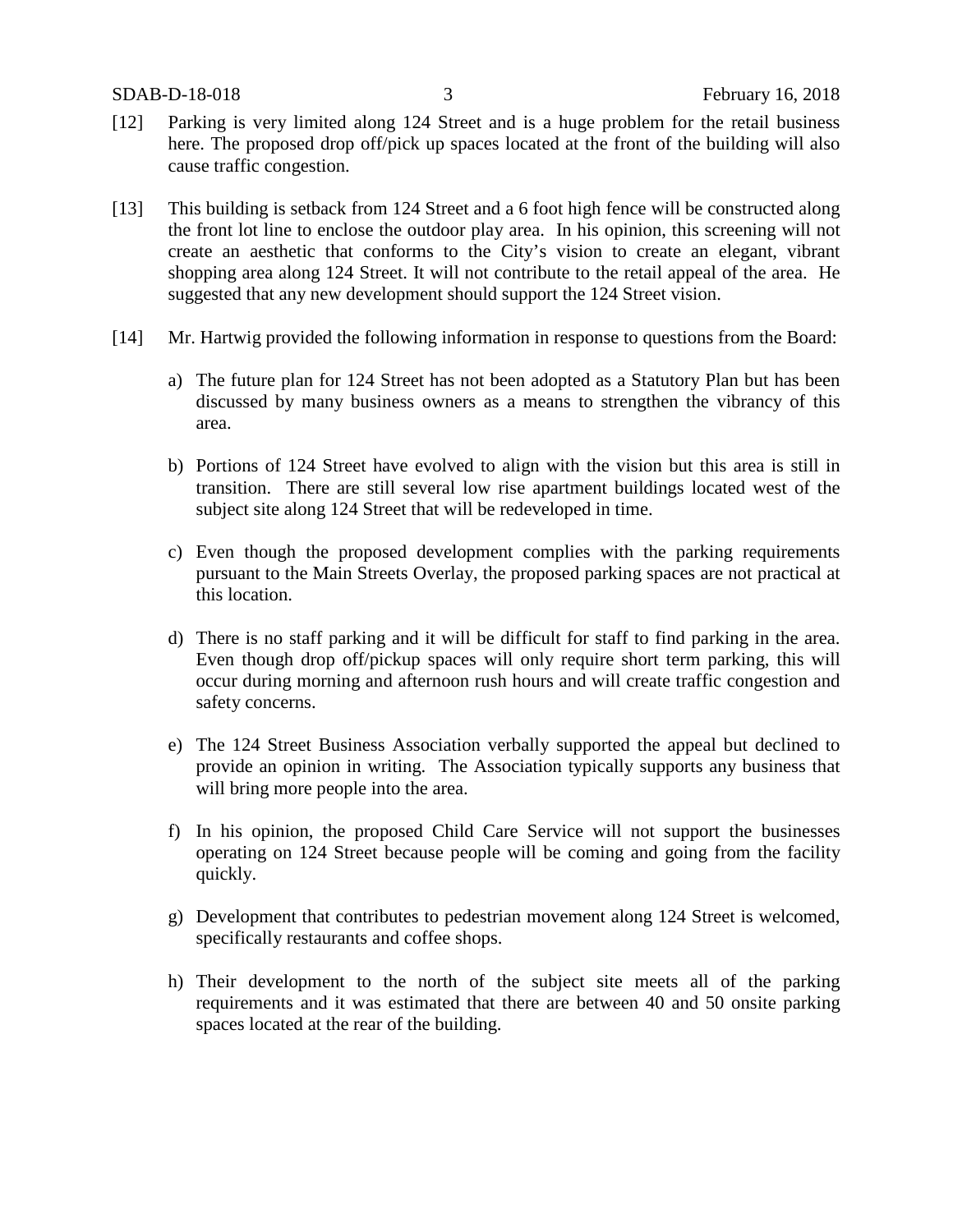- i) The proposed drop off/pick up spaces located at the front of the building cannot be used after 3:30 p.m. because of parking restrictions. Therefore, it will be necessary to pick children up from the rear of the facility. He acknowledged that parking spaces accessed via the rear lane, complied with the *Bylaw*. However, the rear lane is narrow and it will be very congested which may result in parents using the parking spaces for other businesses.
- j) He acknowledged that for 100 children they would likely need  $20 30$  staff, some of which may use public transit but some may require parking which would have to be off-site.
- k) A Boston Pizza previously operated from the subject site and one of the issues that led to the closure of the restaurant was a lack of parking. This restaurant has been closed for at least 10 years.
- l) A Google aerial map of the area was used to identify the subject site and the surrounding uses, marked *Exhibit A*.
- m) Residents of the neighbouring low rise apartment buildings would probably walk to the facility if their children were using the services.
- *ii) Position of Affected Property Owners in Support of the Appellant:*

## Mr. D. Estephan

- [15] Mr. Estephan appeared as the agent for 2083120 Alberta Ltd., owners of a 12 unit apartment building located at 10513 – 124 Street, south of the subject site.
- [16] The property owner supports the development of any Child Care endeavor. However, the intent of the 124 Street commercial neighbourhood corridor is to maintain the integrity of the area as a pedestrian-friendly commercial, retail and mixed use district and great strides have been made in ensuring the vibrancy and accessibility of this neighbourhood.
- [17] The current area development agreement outlines specific guidelines including maintaining and delivering a shopping, retail and mixed use district that is pedestrian oriented; providing parking and loading areas located on side streets and rear lanes for all businesses; and street front parking during limited hours. Retail and business frontages shall be designed to ensure that significant interaction is made to comply with the West Ingle Area Redevelopment Plan and the current zoning.
- [18] The proposed development is a discretionary use that does not provide adequate parking. The mix of staff parking and client parking will result in high traffic congestion in the lane. Further, the proposed loading zone at the front of the building will take away valuable street parking for neighbouring businesses.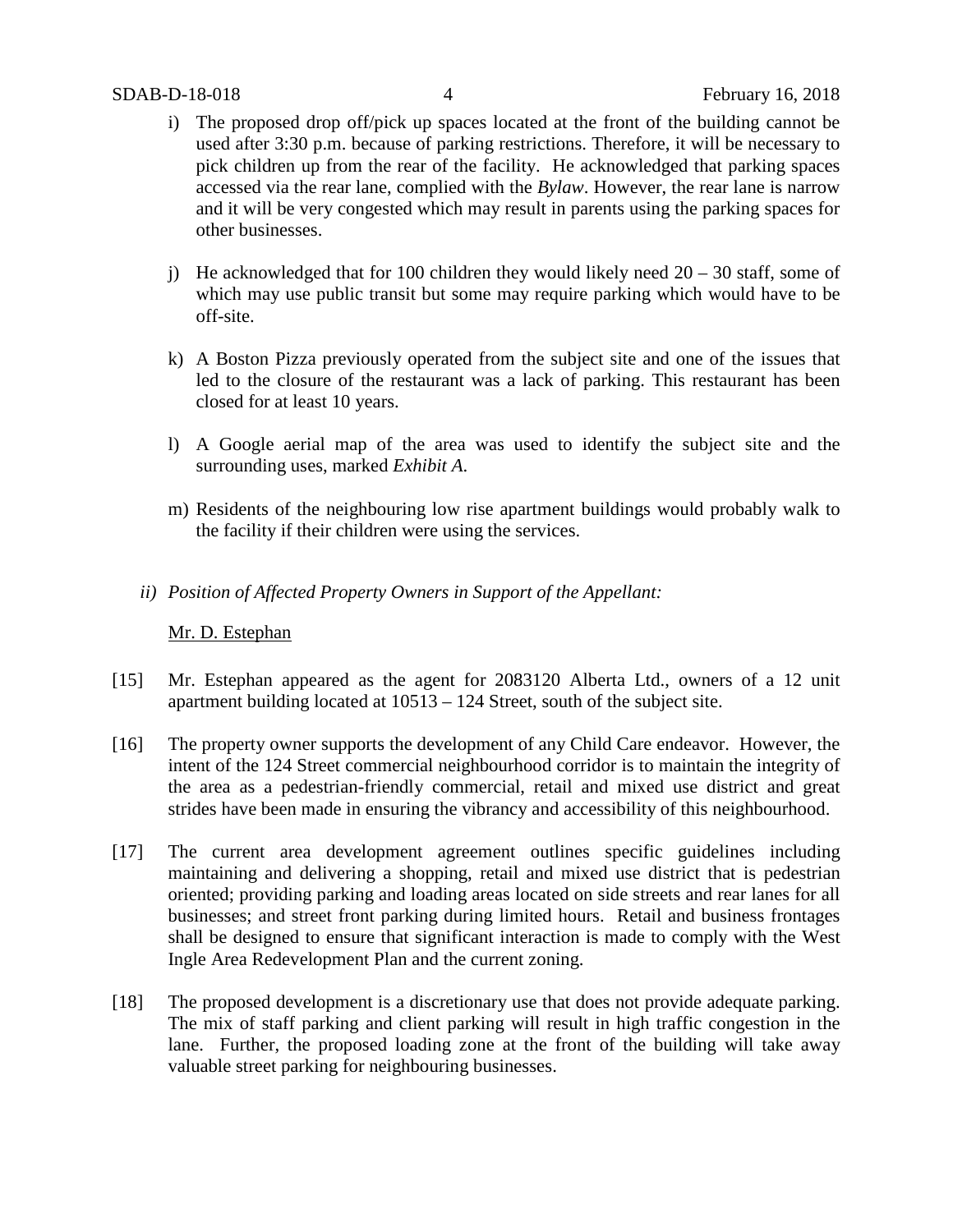- [19] The proposed six foot high privacy fence along the front lot line abutting 124 Street will diminish the revitalization endeavours in this area.
- [20] The main entrance to the proposed facility is designated off the rear lane. Therefore, the proposed drop-off and pick-up loading area in front of the building will only prolong traffic congestion on 124 Street because parents and children will have to go around the building to access the main entrance.
- [21] The existing building will remain unaltered. The West Ingle Area Redevelopment Plan and the Main Street Overlay specifically outline requirements for such developments and he questioned why it was not directed for this development.
- [22] Mr. Estephan provided the following information in response to questions from the Board:
	- a) Even though the proposed development does not require a parking variance, staff parking and the number of loading and unloading spaces required to accommodate the proposed number of children will create traffic congestion and parking problems. The main concern is that vehicles will be using the rear lane to access the main entrance to the facility.
	- b) In his opinion, a Child Care Service would be more appropriately located on a corner lot because access and parking would be provided from both the street and the avenue. The scale and size of the proposed Child Care Service is a concern.
	- c) In his opinion, a restaurant at this location is different because the parking requirements are different. The highest parking demand for a restaurant would be during the lunch hour and in the evening while for a Child Care Service parents will be arriving throughout the day.

## Mr. C. Kourouniotis

- [23] Mr. Kourouniotis owns a multi-tenant building located at 105 Avenue and 124 Street and reiterated the concerns of his neighbours.
- [24] The proposed Child Care Service is in complete contradiction to the 124 Street Business Improvement Area Directives and Objectives, which clearly state that the vision is to develop a premier destination main street shopping district to include independent restaurants, galleries and boutiques. This district will be pedestrian-friendly and provide premium services.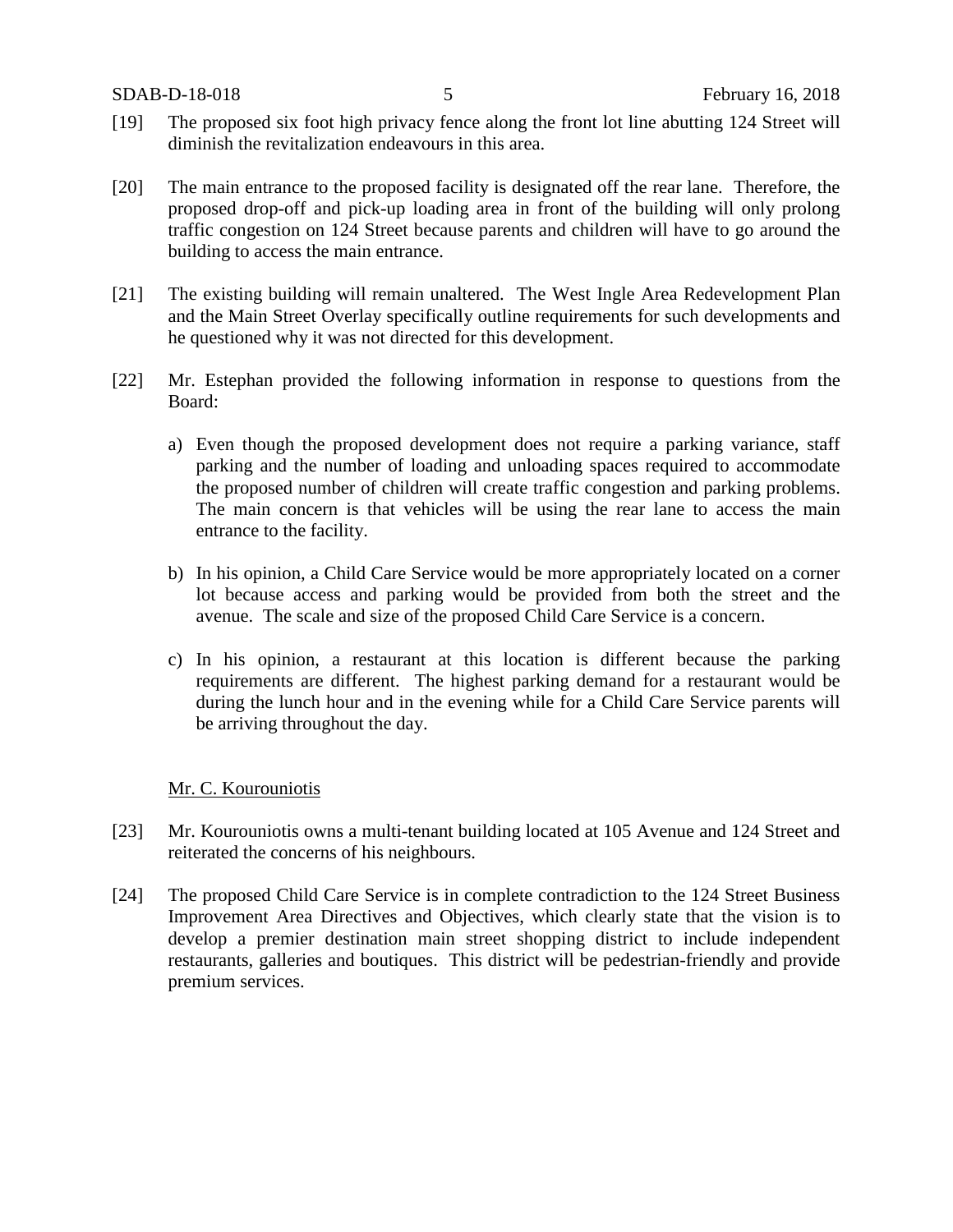- [25] There is already a lack of parking on 124 Street and the proposed Child Care Service will only add to the problem by creating traffic congestion and limiting customer access for businesses operating on 124 Street. He is concerned that parents will use the designated parking for other businesses. It is very difficult to police short term parking but it is frustrating when it interferes with another business.
- [26] The proposed Child Care Service will devalue his property and will hinder new retail tenants from leasing space in his building.
- [27] Parking is not allowed on 124 Street in front of the subject site after 3:30 p.m. and he is concerned that parents will use his parking spaces while picking up their children.
- [28] All of the business owners along 124 Street have worked extremely hard to improve their building facades to create vibrancy along 124 Street. The proposed outdoor play area with the required six foot high fence along the front of the property is not pedestrian friendly and does not help to improve the vibrancy of the street.
	- *iii) Position of the Development Officer, Mr. I. Welch:*
- [29] Mr. I. Welch provided a written submission but did not attend the hearing.
	- *iv) Position of the Respondent, Mr. B. Allsopp:*
- [30] The owners of Gold Star Day Care currently operate a Child Care Service in northeast Edmonton and will be leasing the subject building and will be making interior alterations. The landlord is responsible for any exterior improvements to the building which is not included in the scope of this application.
- [31] The building area is 505 square metres and six parking spaces are required. Six parking spaces will be provided off the lane, which in his opinion is adequate for the proposed development.
- [32] The subject site is located in close proximity to public transit and the future LRT line, which will provide rapid transit access. It is City policy to promote high density dwellings close to public transportation hubs.
- [33] This neighourhood is comprised of many high density residential buildings with more in the planning stages. Many of the new developments will be mixed use buildings with street level commercial units and residential dwellings above the podium. Families are being encouraged to live in these types of neighbourhoods and they will require child care. There are currently no Child Care Services located in this immediate area.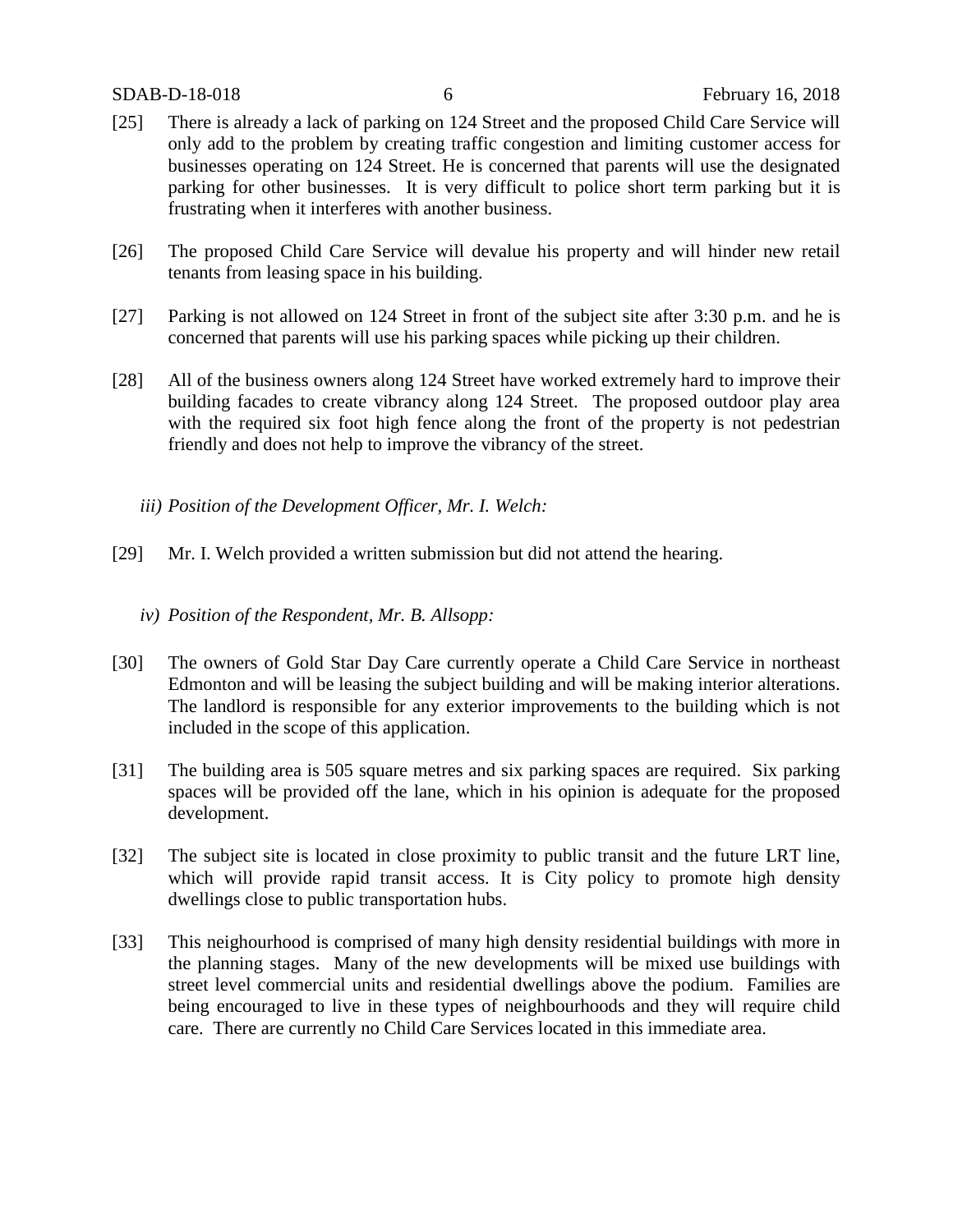- [34] It is anticipated that many of the users of the proposed Child Care Service will walk to the facility which will increase pedestrian traffic along 124 Street. In his opinion, the proposed development meets the intent of the Main Street Overlay to reduce the number of service parking lots and promote pedestrian activity.
- [35] The Child Care Service will use a van to transport children to and from the facility which will help to reduce the number of vehicles coming and going from the facility.
- [36] Transportation Services has reviewed the application. They have reviewed the traffic and parking relative to this location and do not object to the proposed change in use.
- [37] The majority of their staff walks or relies on public transit to get to work. It is also their intent to recruit employees from this neighbourhood.
- [38] The previous restaurant use required between 20 and 50 parking spaces, while the proposed use only requires six parking spaces which will improve the parking situation.
- [39] Although Child Care Services is a discretionary use, the proposed use is clearly contemplated in the CB1 Zone and is an improvement over the building that has been vacant for many years with a rundown patio and a front façade that is boarded up with deteriorating stucco.
- [40] The owners have signed a 10 year lease and the proposed use is a viable, compatible use in the short term.
- [41] Mr. Allsopp provided the following information in response to questions from the Board:
	- a) The fence is a requirement of the development regulations pursuant to the *Bylaw*. However, the owners are willing to discuss options with the Development Officer regarding the finishing materials that may be more acceptable to neighbouring property owners.
	- b) The existing patio is in a state of disrepair and will be repaired as part of the development of the outdoor play area.
	- c) Other options were considered to provide additional parking but every business in this area is deficient and it is not feasible to rent parking spaces from another business owner. They also looked at several of the surface parking lots located close to the site but there were no parking spaces available for rent.
	- d) Mr. Allsopp and his client are agreeable to all of the conditions imposed by the Development Officer.
	- *v) Rebuttal of the Appellant, Mr. T. Hartwig, agent for the Appellant, Mr. R. Assaly:*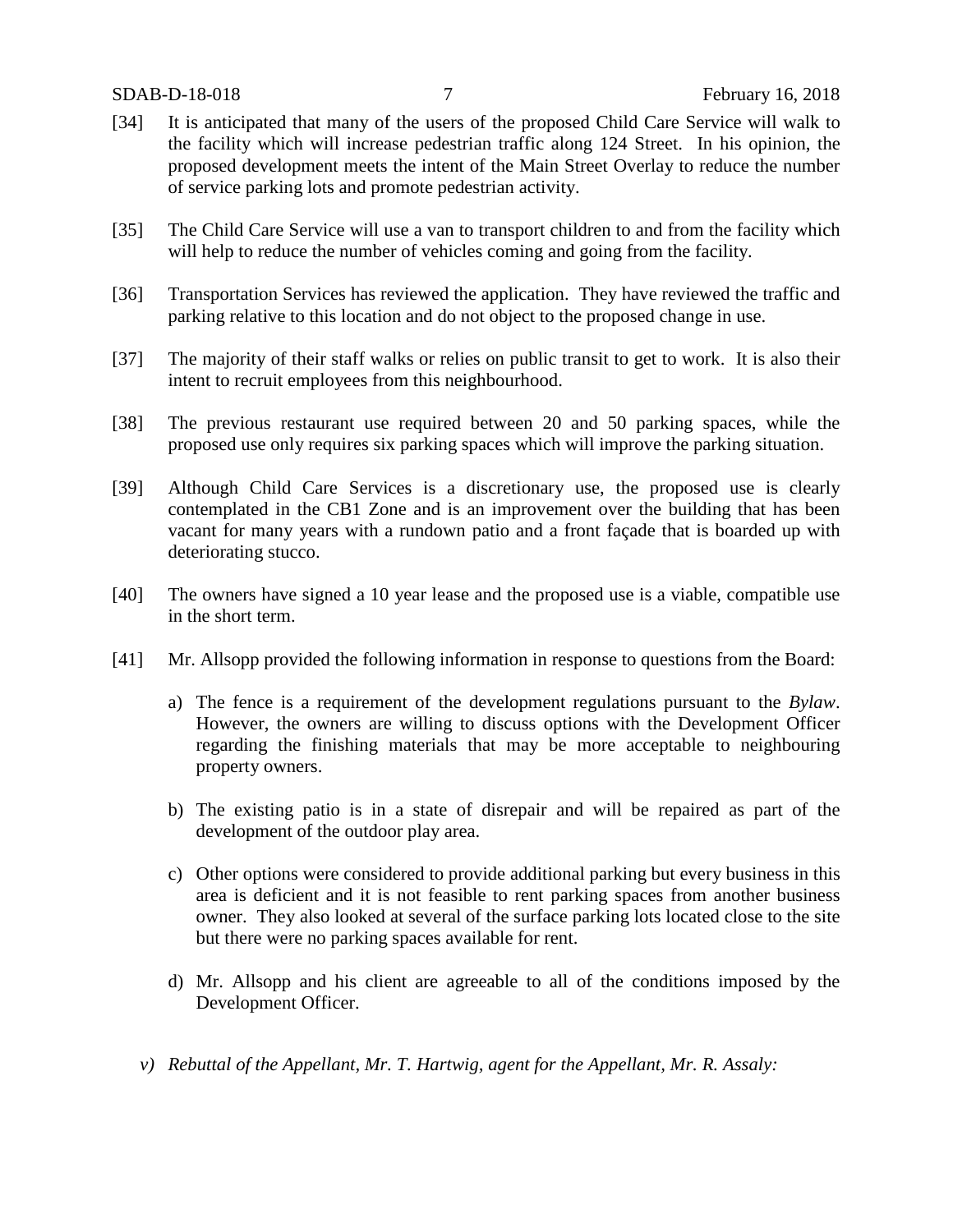- [42] The main concern is the traffic congestion that will occur in the rear lane. It is a gravel lane and it is only 20 feet wide.
- [43] The state of the lane and the traffic congestion will make it more appealing for parents to park in the Appellant's parking lot. It is human nature for people to park anywhere close to their destination.
- [44] In his opinion, the previous restaurant use at this location is not relevant to the impact of the proposed Child Care Service. Customers of a restaurant will not create the amount of traffic congestion in the rear lane that is anticipated by this use.
- [45] The General Purpose of the Main Streets Overlay is to encourage and strengthen the pedestrian-oriented character of Edmonton's main street commercial areas that are located in proximity to residential and transit-oriented areas, by providing visual interest, transparent storefront displays, and amenities for pedestrians. The main concern is that the proposed Child Care Service does nothing to contribute to the purpose of the Overlay.
- [46] The need for a Child Care Service in this neighbourhood was acknowledged but at a more suitable location.

### **Decision**

[47] The appeal is **DENIED** and the decision of the Development Authority is **CONFIRMED**. The development is **GRANTED** as approved by the Development Authority, subject to the following **CONDITIONS**:

1) All exterior alterations beyond the proposed outdoor playground shall require a separate Development Permit.

2) Any modification to the existing alley access requires the review and approval of Subdivision Planning.

3) There is an existing power pole with Telus facilities in the alley that may interfere with access to parking for the site, as per the Subdivision Planning memorandum of 1 December 2017. Should relocation of the pole be required, all costs associated with relocation must be borne by the owner/applicant. The applicant should contact Ron Hewitt (780-412-3128) of EPCOR Customer Engineering and Lillian Liu (587-985-8574 of Telus for more information.

4) All parking stalls perpendicular to the alley must be a minimum length of 5.5 m.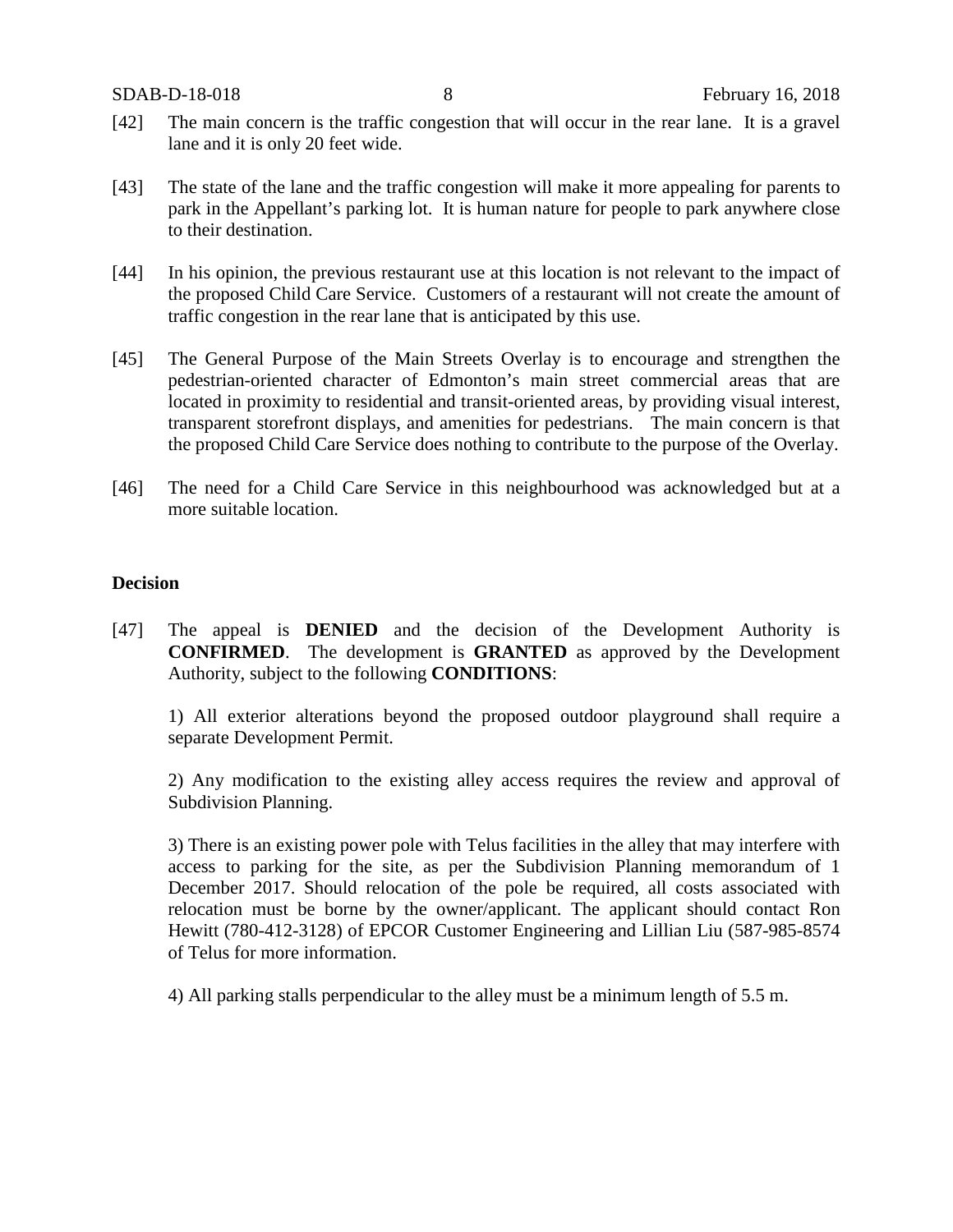5) The proposed gate must not swing out over road right-of-way. It must either swing into the property or slide along the fence. No objects are permitted to encroach onto, over or under road right-of-way.

6) Garbage enclosures must be located entirely within private property and gates and/or doors of the garbage enclosure must not open or encroach into road right-of-way, as per the Subdivision Planning memorandum of 1 December 2017.

7) There are existing boulevard trees adjacent to the site that must be protected during construction. Prior to construction, the owner/applicant must arrange for hoarding and/or root cutting. All costs shall be borne by the owner/applicant. Please contact Bonnie Fermanuik at City Operations, Parks and Roads Services (780-496-4960).

8) There may be utilities within road right-of-way not specified that must be considered during construction. The owner/applicant is responsible for the location of all underground and above ground utilities and maintaining required clearances as specified by the utility companies. Alberta One-Call (1-800-242-3447) and Shaw Cable (1-866- 344-7429; www.digshaw.ca) should be contacted at least two weeks prior to the work beginning to have utilities located. Any costs associated with relocations and/or removals shall be at the expense of the owner/applicant.

9) Any hoarding or construction taking place on road right-of-way requires an OSCAM (On-Street Construction and Maintenance) permit. OSCAM permit applications require Transportation Management Plan (TMP) information. The TMP must include:

- the start/finish date of project;

- accommodation of pedestrians and vehicles during construction;

- confirmation of lay down area within legal road right of way if required;

- and to confirm if crossing the sidewalk and/or boulevard is required to temporarily access the site.

It should be noted that the hoarding must not damage boulevard trees. The owner or Prime Contractor must apply for an OSCAM online at: http://www.edmonton.ca/transportation/on\_your\_streets/on-street-constructionmaintenance-permit.aspx

10) Any alley, sidewalk or boulevard damage occurring as a result of construction traffic must be restored to the satisfaction of Development Inspections, as per Section 15.5(f) of the Zoning Bylaw. The alley, sidewalks and boulevard will be inspected by Development Inspections prior to construction, and again once construction is complete. All expenses incurred for repair are to be borne by the owner.

11) Exterior lighting shall be developed to provide a safe lit environment in accordance with Sections 51 and 58 and to the satisfaction of the Development Officer.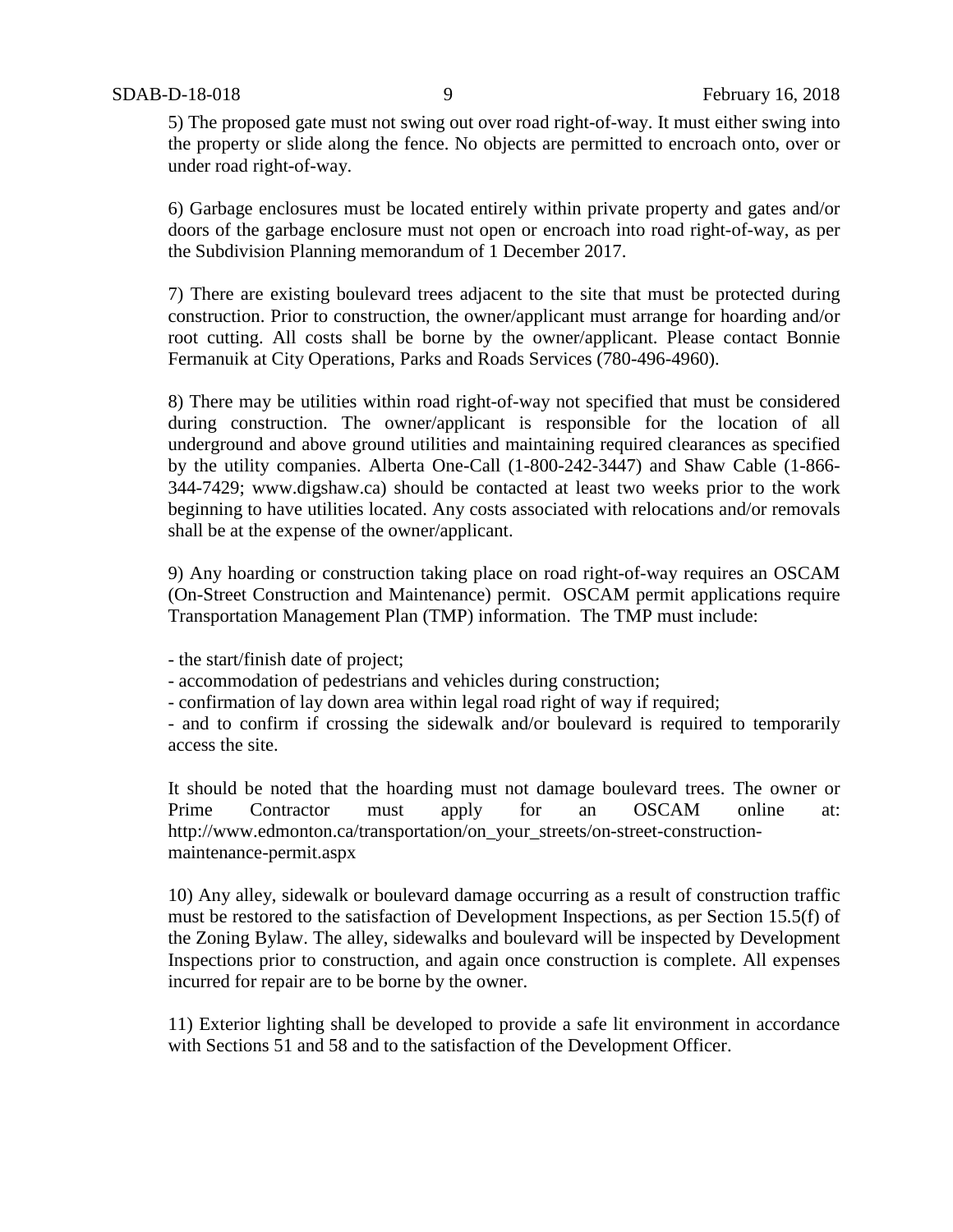12) Any outdoor lighting for any development shall be located and arranged so that no direct rays of light are directed at any adjoining properties, or interfere with the effectiveness of any traffic control devices. (Reference Section 51 of the *Edmonton Zoning Bylaw* 12800).

NOTES:

1) Signs require separate Development Applications.

2) This Development Permit is not a Business Licence. A separate application must be made for a Business Licence.

### ADVISEMENTS:

1) An on-street time-restricted (5 or 15 minute) passenger loading zone (10 m length maximum) along 124 Street may be provided adjacent to the subject site to facilitate drop-off/pick-up activity associated with the development. Time restrictions will be required for the loading zone to reflect the existing tow-away (no stopping) zone between 15:30 and 18:00 Monday to Friday. The applicant should contact Brian Murphy (780- 944-0040) of City Operations, Parking Services to coordinate the implementation of the on-street loading zone. Any costs associated with loading zone, including signage, shall be at the expense of the owner/applicant. The location and timing of the loading zone will be confirmed by City Operations.

### **Reasons for Decision**

- [48] A Child Care Service is a Discretionary Use in the (CB1) Low Intensity Business Zone.
- [49] At the time of the Development Permit review, the Development Authority used the parking requirement for Child Care Services pursuant to section 54.2, schedule 1(A)(32) of the *Edmonton Zoning Bylaw* (the *Bylaw*). However, after making the decision it was determined that the Main Streets Overlay (section 819 of the *Bylaw*) applies to the subject Site and that the parking requirement should have been calculated according to section 54.2, schedule 1(C). Based on these regulations, the proposed development complies with the parking requirements and a variance is not required. As this was the only variance, the proposed development completely complies with the *Bylaw*.
- [50] Parking is very limited throughout the 124 Street commercial corridor and all of the businesses along this corridor have had difficulty providing the minimum required number of parking spaces. The Development Authority has regularly considered this as valid grounds for granting the original parking variance.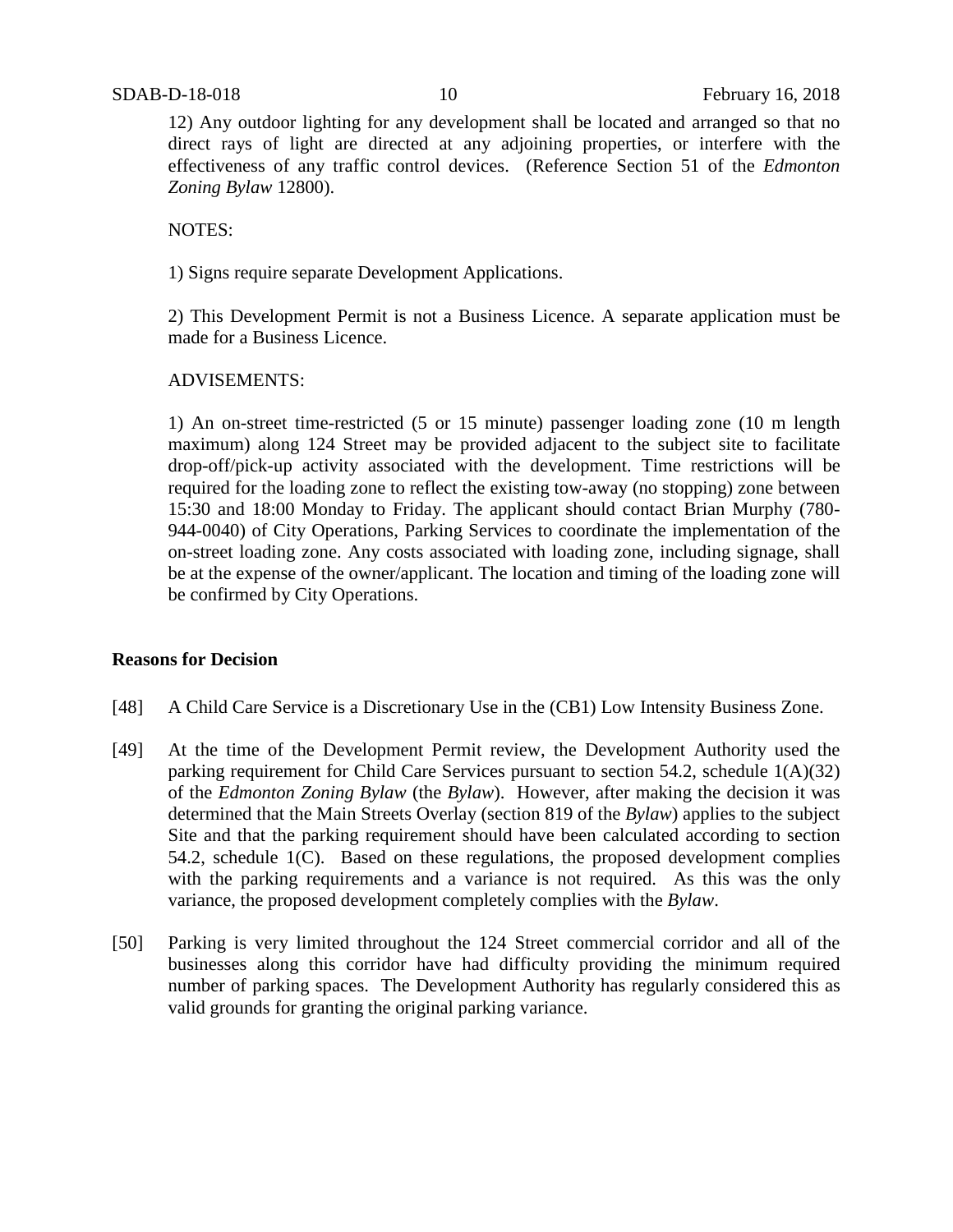- [51] Based on the evidence provided the demand for parking would be highest over a period of time in the morning and afternoon when children are being dropped off and picked up from the facility. A loading and unloading zone is proposed at the front of the building on 124 Street that can be used in the morning but not after 3:30 p.m. when parking is restricted on the roadway. Therefore, children will have to be picked up using the parking spaces provided at the rear of the building. However, the Board finds that vehicles will only be parked for short periods of time which is not uncharacteristic of other businesses operating in this corridor.
- [52] Further, the required number of parking spaces will be accessed from the lane which complies with the *Bylaw.*
- [53] Transportation Services reviewed the development application and did not object to the proposed Use at this location subject to several conditions that were imposed by the Development Authority.
- [54] Based on evidence provided by the Appellant and the Respondent, the 124 Street corridor is in flux. There is some new development occurring along the corridor but a considerable amount of older developments still remain.
- [55] Section 819.1 of the *Edmonton Zoning Bylaw* states:

The General Purpose of the Main Streets Overlay is to encourage and strengthen the pedestrian-oriented character of Edmonton's main street commercial areas that are located in proximity to residential and transit-oriented areas, by providing visual interest, transparent storefront displays, and amenities for pedestrians.

The proposed Child Care Service will bring more people into the area and will strengthen the pedestrian oriented character of 124 Street which is in keeping with the General Purpose of the Main Streets Overlay. People living in the area who walk to the Child Care Service with their children will be exposed to the retail experience being promoted along this main street.

- [56] The area is comprised of numerous high density developments with several high density residential developments planned for this area. The increased Density will bring families into the neighbourhood who may require Child Care Services that are currently not readily available in this area.
- [57] The subject Site is easily accessible by public transit along 124 Street and is in close proximity to the proposed LRT stop located at the corner of 124 Street and 104 Avenue.
- [58] The Board notes that the Respondent is willing to work with the Development Authority to design a fence using building materials that will be aesthetically pleasing in order to ensure that the fence will not significantly impact the streetscape yet comply with Child Care Services guidelines.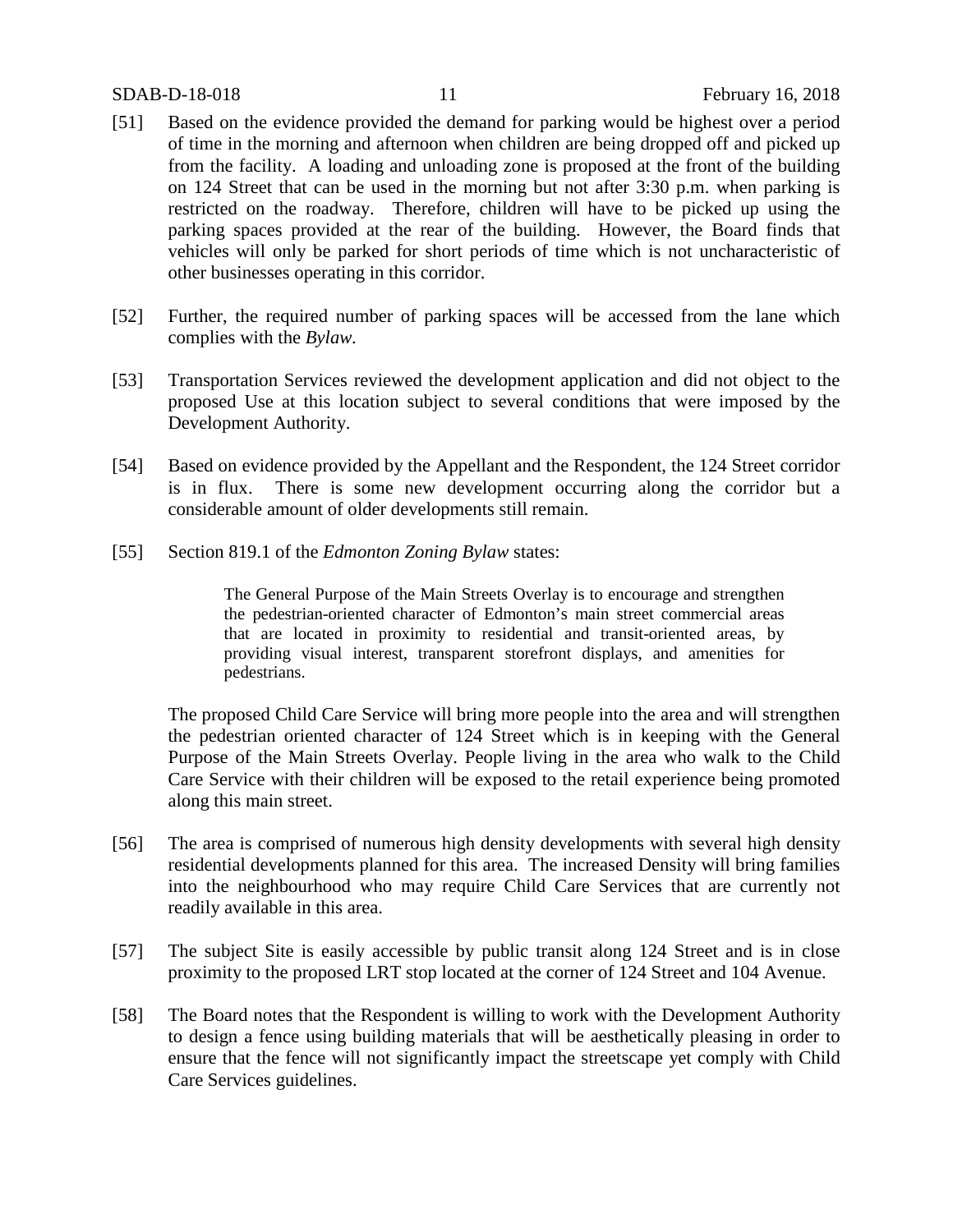- [59] The Board acknowledges that the vision of the 124 Street Business Improvement Area provides a useful perspective on the ongoing development of this area. However, the Board finds that it does not have the status of a Statutory Plan under the *Municipal Government Act* that must be considered by the Board. The Board further notes that the West Ingle Area Redevelopment Plan is silent on the appropriateness of a Child Care Service Use in this area and Child Care Services is not included in the list of discouraged Uses for this area.
- [60] The Board concludes that the proposed development with the conditions imposed is reasonably compatible with surrounding development.

Ms. P. Jones, Presiding Officer Subdivision and Development Appeal Board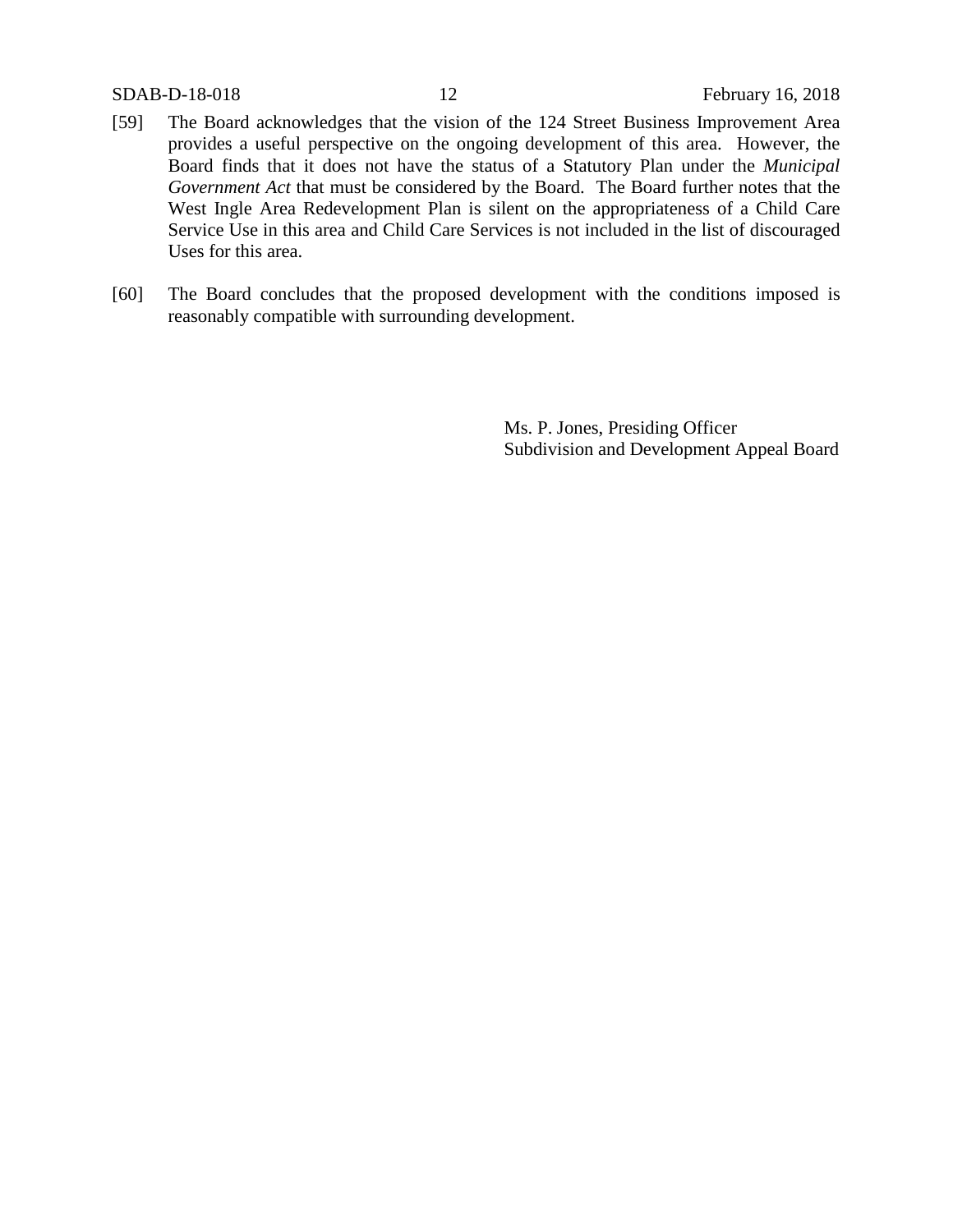## **Important Information for the Applicant/Appellant**

- 1. This is not a Building Permit. A Building Permit must be obtained separately from Development & Zoning Services, Urban Form & Corporate Strategic Development, located on the 2nd Floor, Edmonton Tower, 10111 – 104 Avenue NW, Edmonton, AB T5J 0J4.
- 2. Obtaining a Development Permit does not relieve you from complying with:
	- a) the requirements of the *Edmonton Zoning Bylaw*, insofar as those requirements have not been relaxed or varied by a decision of the Subdivision and Development Appeal Board,
	- b) the requirements of the *Alberta Safety Codes Act*,
	- c) the *Alberta Regulation 204/207 – Safety Codes Act – Permit Regulation*,
	- d) the requirements of any other appropriate federal, provincial or municipal legislation,
	- e) the conditions of any caveat, covenant, easement or other instrument affecting a building or land.
- 3. When an application for a Development Permit has been approved by the Subdivision and Development Appeal Board, it shall not be valid unless and until any conditions of approval, save those of a continuing nature, have been fulfilled.
- 4. A Development Permit will expire in accordance to the provisions of section 22 of the *Edmonton Zoning Bylaw, Bylaw 12800*, as amended.
- 5. This decision may be appealed to the Alberta Court of Appeal on a question of law or jurisdiction under section 688 of the *Municipal Government Act*, RSA 2000, c M-26. If the Subdivision and Development Appeal Board is served with notice of an application for leave to appeal its decision, such notice shall operate to suspend the Development Permit.
- 6. When a decision on a Development Permit application has been rendered by the Subdivision and Development Appeal Board, the enforcement of that decision is carried out by Development & Zoning Services, Urban Form & Corporate Strategic Development, located on the 2nd Floor, Edmonton Tower, 10111 – 104 Avenue NW, Edmonton, AB T5J 0J4.

*NOTE: The City of Edmonton does not conduct independent environmental checks of land within the City. If you are concerned about the stability of this property for any purpose, you should conduct your own tests and reviews. The City of Edmonton, when issuing a development permit, makes no representations and offers no warranties as to the suitability of the property for any purpose or as to the presence or absence of any environmental contaminants on the property.*